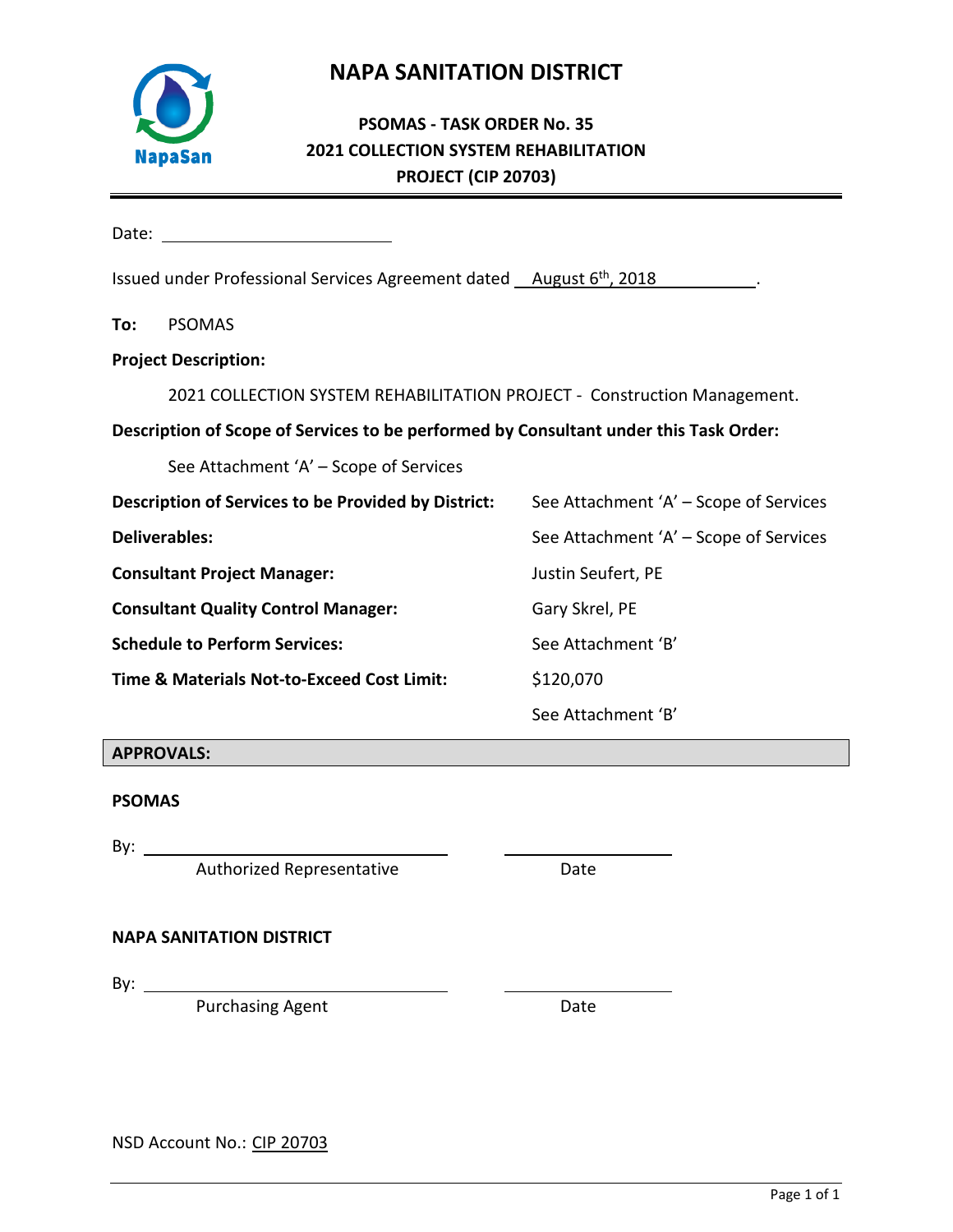#### **Napa Sanitation District 2021 Collection System Rehab Project (CIP20703) Construction Management Services**  Proposed Scope of Services

Psomas

#### **Attachment A**

#### **Task 1 – CONSTRUCTION PHASE**

- 1) Construction Administration Services
	- a) Psomas will provide construction administration services.
	- b) Psomas will receive all correspondence from the Contractor and will address/direct all inquiries from the Contractor and all construction related correspondence. The District will be responsible for providing any design input.
	- c) Project Coordination: Psomas will act as the project coordinator and the point of contact for all communications with the Contractor. Psomas will coordinate the construction related activities between the District and Contractor.
	- d) Document Tracking System: Psomas will establish, implement and maintain Procore for tracking the construction project correspondence and documents and for processing submittals, RFI's and coordinating their review and responses with the District.
- 2) Meetings
	- a) Psomas will prepare the agenda for the progress meetings and other construction meetings required during the Project.
	- b) Psomas will facilitate the progress meetings and other construction meetings.
	- c) Psomas will prepare and issue the Record of Discussions for the progress and other construction meetings.
	- d) Psomas will attend monthly management and/or Operations team meetings with the District on an as-needed basis.

#### 3) Submittals

- a) Psomas will establish, implement and coordinate the submittal processing.
- b) Psomas will receive the submittals from the Contractor and check the submittals for general conformity with the Contract requirements. If obvious deficiencies are apparent in the submittal, Psomas will send the submittal back to the Contractor for correction.
- c) Psomas will route all submittals to the District as appropriate, via Procore for review and will route the reviewed submittal back to the Contractor.
- d) Psomas will maintain, log and track submittals utilizing Procore. Psomas will track the status of submittal review with the District and the status of shop drawing resubmittals with the Contractor.
- e) The District will review all design or permit related submittals.
- 4) Clarification and RFI Processing
	- a) Psomas will establish, implement and coordinate the system for processing clarifications.
	- b) Psomas will receive all Requests for Information (RFIs) from the Contractor and determine if the request is a valid RFI; if not, Psomas will return the RFI to the Contractor.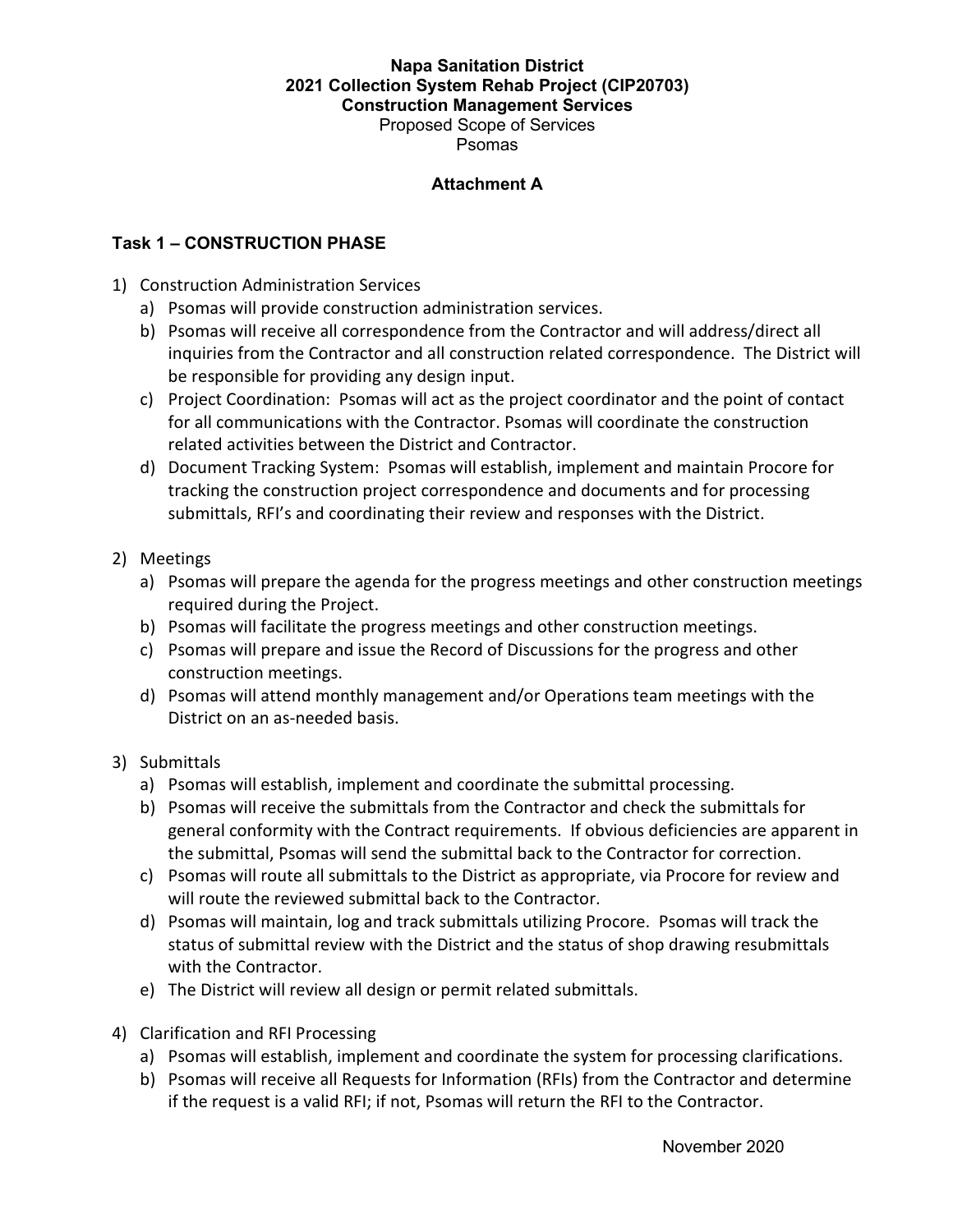- c) Psomas will provide a response to the Contractor for any administrative and general RFIs.
- d) Psomas will route all other RFIs to the District as appropriate. The District will review RFIs and provide design/technical response.
- e) Psomas will review the District's response and verify acceptability of response. If the response materially affects the Construction Contract Documents, it will be reviewed with Psomas and the District, as necessary, to verify necessity and whether a contract change order is warranted.
- f) Psomas will maintain a system for logging and tracking RFIs. Psomas will track the status of RFI review with Design Consultant.
- g) The District will prepare Design Clarifications where Psomas, the District, or the Contractor identifies design issues. Psomas will prepare Clarification Letters for transmittal to the Contractor for Design Clarifications and other clarifications.
- 5) Change Order Preparation, Negotiation & Processing
	- a) Psomas will prepare and issue the change request to the Contractor with the appropriate design documents. The District will modify or revise design documents as necessary for change requests.
	- b) Psomas will prepare an independent cost estimate and/or verify the acceptability of the Contractor's cost proposal for each change request. The District's input may be requested for specific equipment and material costs.
	- c) Psomas will negotiate change orders with the Contractor at the request of the District.
	- d) In the event the Contractor encounters a time sensitive problem where time is not available to negotiate a change order amount, Psomas will issue a field order consistent with the construction contract specifications. Field orders will be discussed and approved by the District prior to issuance to the Contractor. In the event the District's personnel are unavailable, Psomas is authorized to instruct the Contractor to proceed with the work described in the field order. Psomas' authorization prior to receiving the District's approval is limited to construction activities which are necessary to remedy an emergency and/or mitigate Contractor standby costs to the District.
	- e) Psomas will prepare change orders for execution by the District and Contractor.
	- f) Psomas will implement and maintain a system for logging and tracking changes.
	- g) Psomas will provide a monthly summary to the District providing an assessment of Project construction costs and pending CCO costs.
- 6) Progress Payment
	- a) Psomas will review and approve the Contractor's Schedule of Values for Progress Payment purposes.
	- b) Psomas will verify the quantity and acceptability of stored materials, if appropriate.
	- c) Psomas will verify the Contractor's construction progress as it relates to the progress payments.
	- d) Psomas will administer, prepare and process the monthly progress payments utilizing Procore.
	- e) Psomas will prepare the District's summary cover sheet for the progress payments, which will be executed by Psomas, the Contractor and the District.
- 7) Scheduling
	- a) Psomas will assist the Contractor in their development of the initial Baseline Schedule.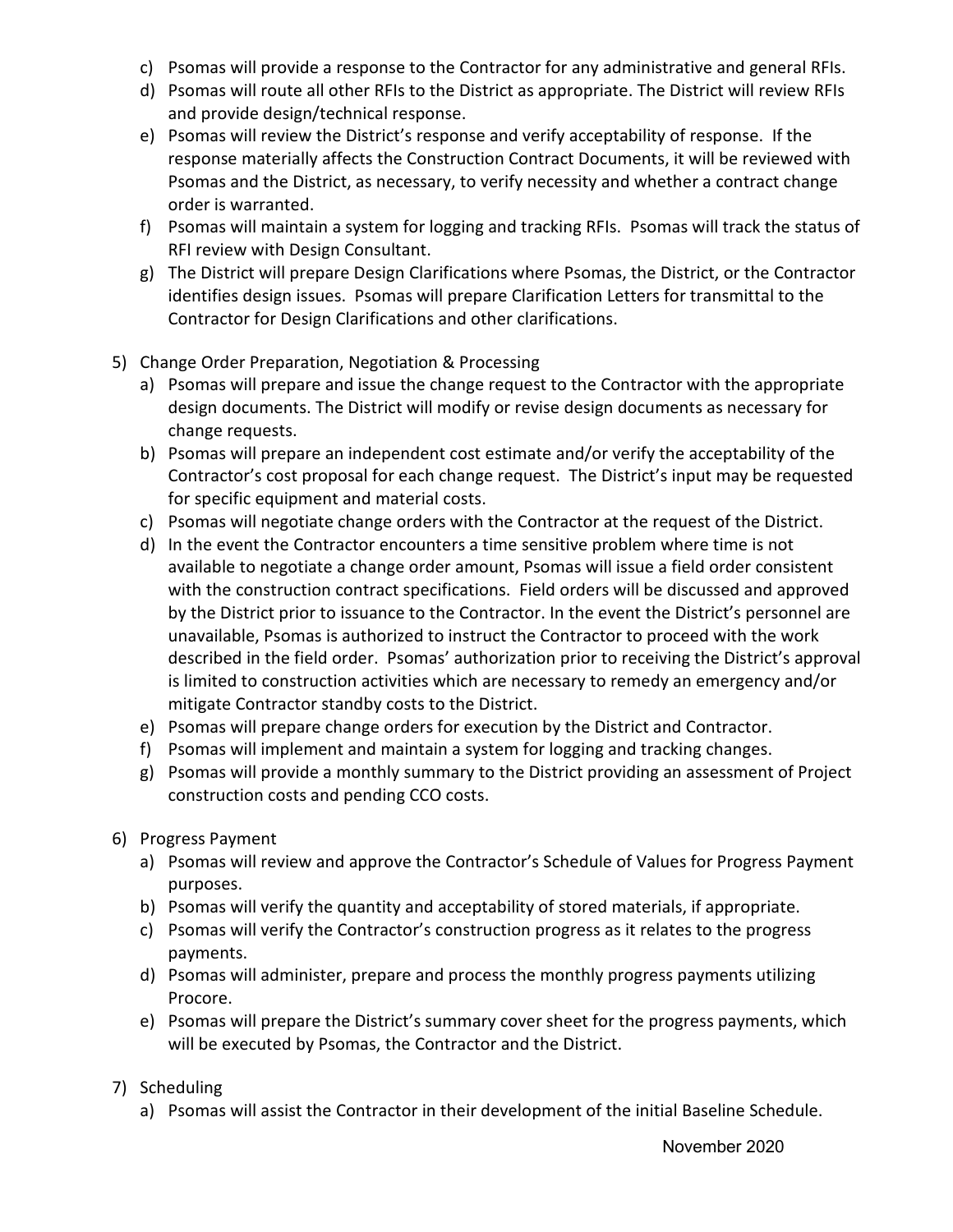- b) Psomas will review, provide written comments to the Contractor and recommend acceptance of the Baseline Schedule.
- c) Psomas will review, provide written comments to the Contractor and recommend acceptance of the Schedule Updates.
- d) Psomas will maintain an "as-built" schedule data and monitor the Contractor's daily efforts during construction.

## **TASK 2 - POST CONSTRUCTION ACTIVITIES**

- 1) Project Closeout
	- a) Psomas will compile and furnish all project documents to the District in electronic files.
	- b) Psomas will review record drawings provided by Contractor and incorporate any additional documented changes or deviations to original drawings.

2) Dispute Resolution: Dispute resolution services are not included in this Scope of Work. If dispute resolution services are needed during or after the Project, either an amendment or a separate agreement will be executed.

## **PROJECT TEAM**

Gary Skrel, P.E. will serve as Principal in Charge. Our Key Staff for this project include Justin Seufert, P.E. as Construction Manager and Austin Lemire-Baeten as Office Engineer/Field Engineer. Other members of our Group, if necessary, will assist as construction activities require.

## **PROPOSED WORK EFFORT AND BUDGET**

Attachment B presents our estimated level of effort and budget.

## **TERMS and CONDITIONS**

The work will be provided under a separate Task Order to our existing Professional Services Agreement, dated August 6, 2018.